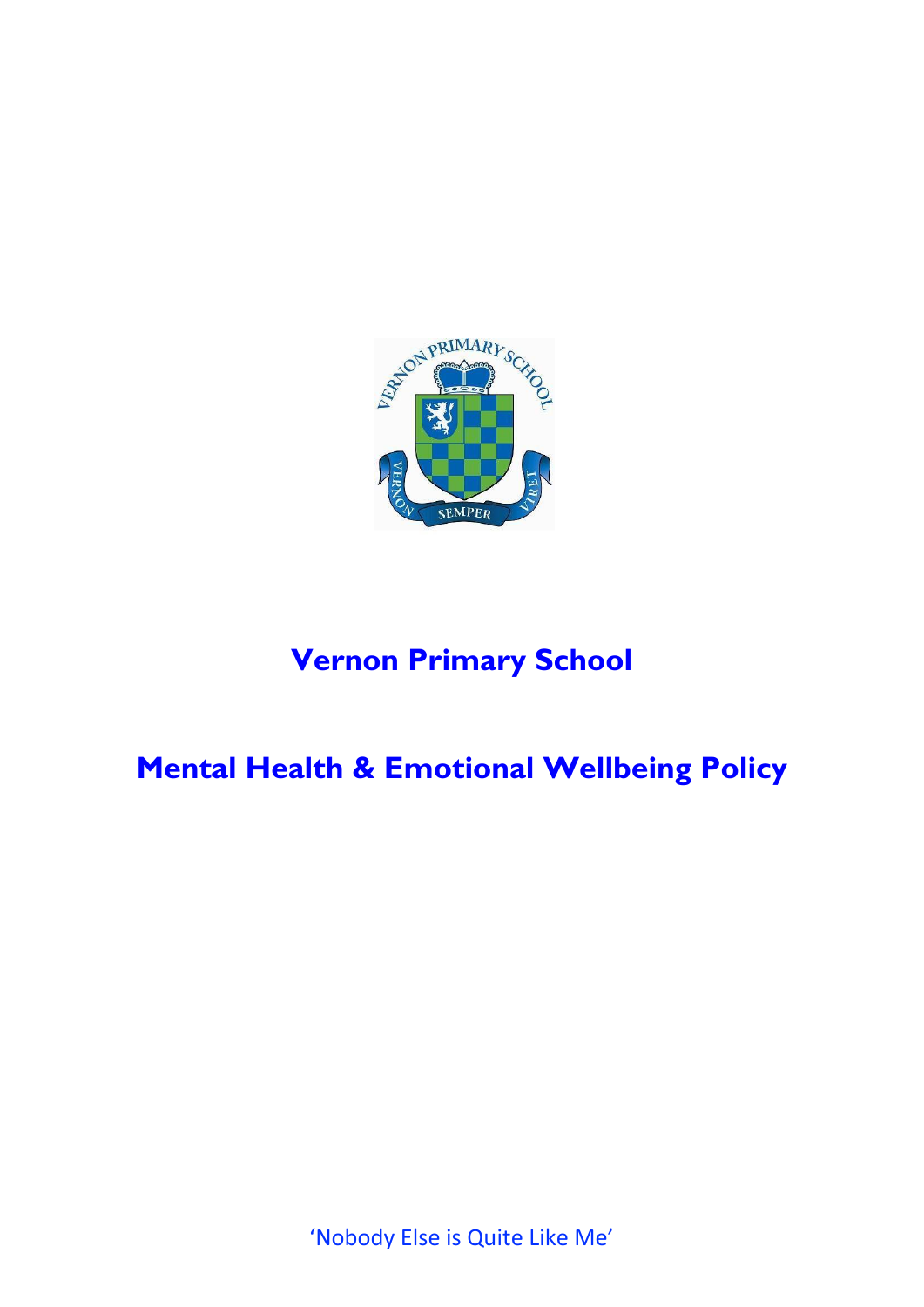## **Definition of Mental Health**

We use the World Health Organisation's definition of mental health and wellbeing;

*"Mental Health is a state of well-being in which every individual realises his or her own potential, can cope with the normal stresses of life, can work productively and fruitfully, and is able to make a contribution to her or his community".*

Mental health and wellbeing is not just the absence of mental health problems. We want all children to:

- feel confident in themselves.
- be able to express a range of emotions appropriately.
- be able to make and maintain positive relationships with others.
- cope with the stresses of everyday life.
- manage times of stress and be able to deal with change.
- learn and achieve.
- have a sense of belonging and feel safe.
- feel able to talk openly with trusted adults about their problems without feeling any stigma.

#### **Why Mental Health is important?**

At Vernon Primary School, we aim to promote positive mental health for our whole school community (pupils, staff, parents and families). We pursue this aim using both universal, whole school approaches and specialised, targeted approaches aimed at vulnerable pupils. We recognise how important mental health and emotional wellbeing is to our lives in just the same way as physical health. We recognise that children's mental health is a crucial factor in their overall wellbeing and can affect their learning and achievement.

In addition to promoting emotional resilience and positive mental health, we aim to recognise and respond to mental ill health. By developing and implementing practical, relevant and effective mental health policies and procedures we can promote a safe and stable environment for pupils affected both directly and indirectly by mental ill health.

#### **Scope**

This document describes the school's approach to promoting positive mental health and wellbeing. This policy should be read in conjunction with our Safeguarding and Child Protection policy, Medical policy in cases where a pupil's mental health overlaps with or is linked to a medical issue and the SEND policy where a pupil has an identified special educational need. This policy also links to our policies on Anti-Bullying, and Equality. Links with the School's Behaviour Policy are especially important because behaviour, whether it is disruptive, withdrawn, anxious, depressed or otherwise, may be related to an unmet mental health need.

#### **The Policy Aims to:**

- Support and develop emotional resilience and wellbeing in pupils
- Promote positive mental health in all pupils
- Increase understanding and awareness of common mental health issues
- Alert staff to early warning signs of mental ill health
- Provide support to staff working with young people with mental health issues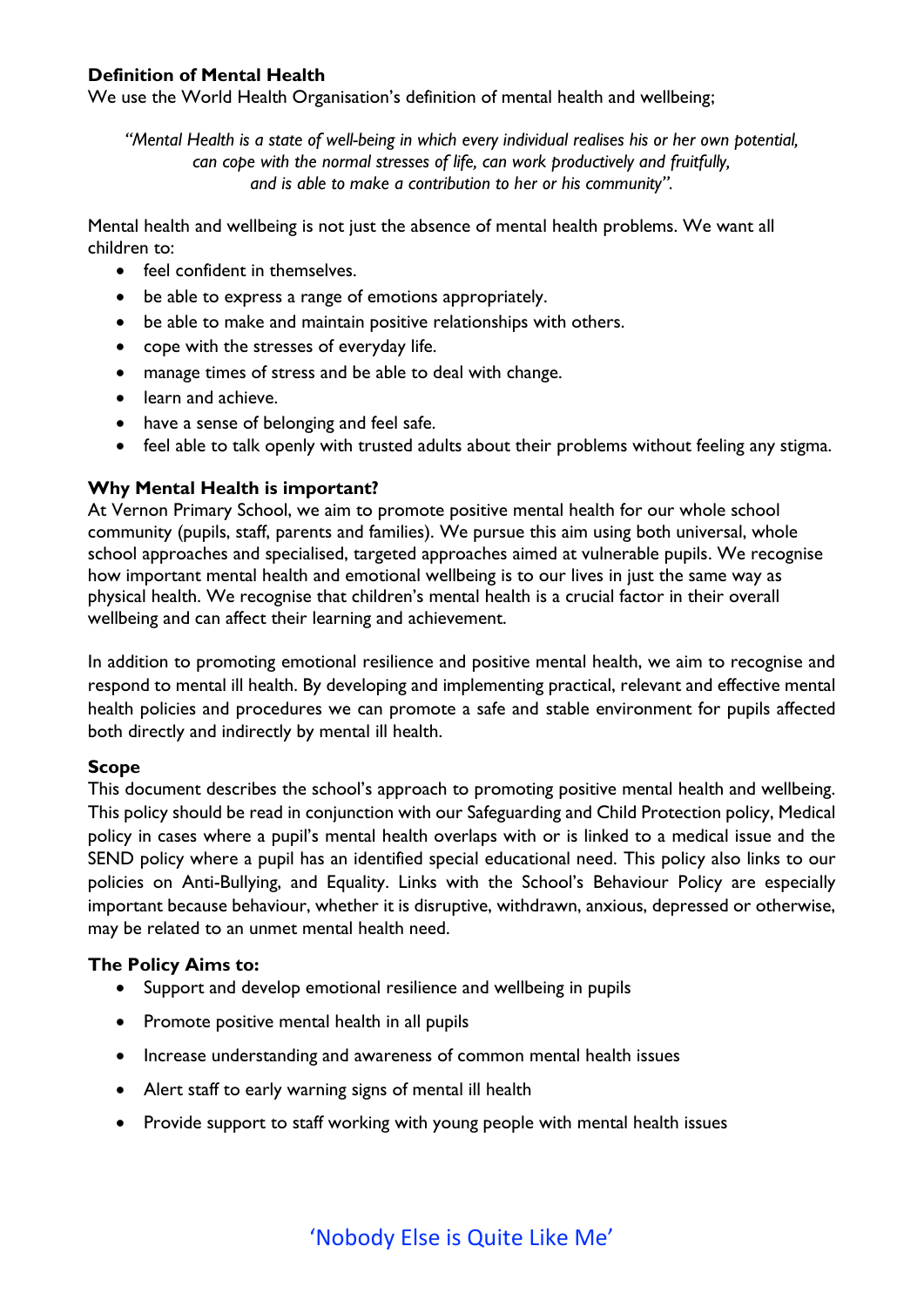- Provide support to pupils suffering mental ill health and their peers and parents or carers
- Signpost where parents and children can get further advice and support

Our role in school is to ensure that children are able to manage times of change and stress, and that they are supported to reach their potential or access help when they need it. We also have a role to ensure that children learn about what they can do to maintain positive mental health, what affects their mental health, how they can help reduce the stigma surrounding mental health issues, and where they can go if they need help and support.

## **A Whole School Approach to Promoting Positive Mental Health**

We take a whole school approach to promoting positive mental health that aims to help children become more resilient, happy and successful and to prevent problems before they arise.

This encompasses seven aspects:

1. Creating an ethos, policies and behaviours that support mental health and resilience, which everyone can understand.

2. Helping children to develop social relationships, support each other and seek help when they need it.

- 3. Helping children to be resilient learners.
- 4. Teaching children social and emotional skills and an awareness of mental health.

5. Early identification of children who have mental health needs and planning support to meet their needs, including working with specialist services.

6. Effectively working with parents and carers.

7. Supporting and training staff to develop their skills and their own resilience.

#### **Lead Members of Staff**

Whilst all staff have a responsibility to promote the emotional resilience, wellbeing and positive mental health of pupils, staff with a specific, relevant remit include:

- Mrs Jo Carvell Designated Safeguarding Lead
- Mrs Kerry Walmsley Designated Safeguarding Lead/Pastoral Manager. Our Mental Health Lead is a qualified 'Mental Health First Aider'.

- Mrs Sarah Kiely Deputy Safeguarding Lead & SENDCO
- Mrs Penny Brammar Lead of PSHE
- Mrs Donna Davenport Lead Governor for Mental Health & a Mental Health First Aider.

Any member of staff who is concerned about the mental health or wellbeing of a pupil should speak to the Pastoral Manager in the first instance. If there is a fear that the pupil is in danger of immediate harm then the normal safeguarding and child protection procedures should be followed with an immediate referral to the designated safeguarding lead or the head teacher. If the pupil presents a medical emergency then the normal procedures for medical emergencies should be followed, including alerting the first aid staff and contacting the emergency services if necessary.

Where a referral to CAMHS is appropriate, this will be led and managed by the *SENDCO,* the Designated Safeguarding Lead or Pastoral Manager.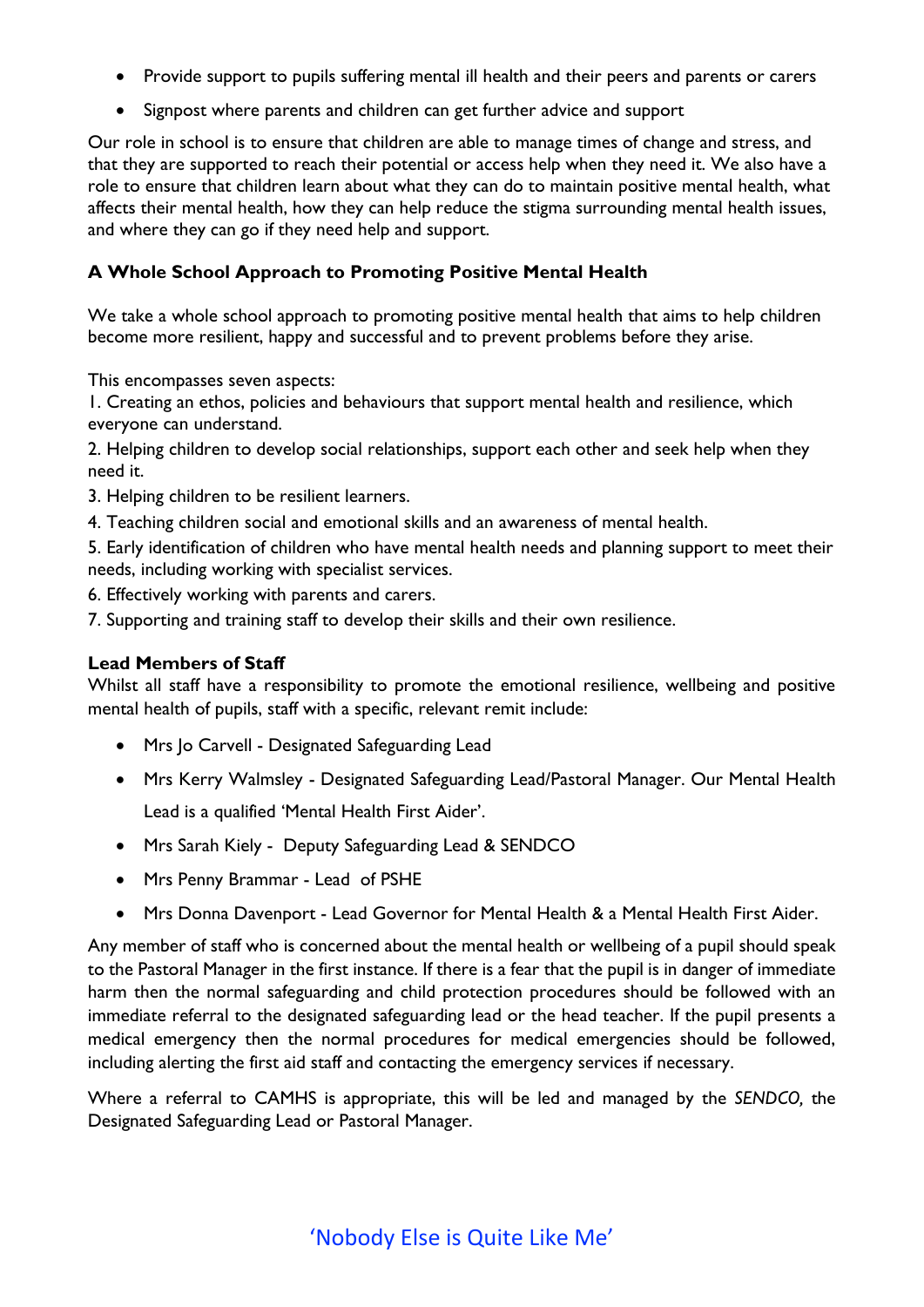We recognise that many behaviours and emotional problems can be supported within the school environment, or with advice from external professionals. Some children will need more intensive support at times, and there are a range of mental health professionals and organisations that provide support to children with mental health needs and their families.

Sources of relevant support within school include:

- Our own Senior Leadership Team
- Our Safeguarding & Child Protection Leads
- Our Phase Leaders
- School support staff employed to manage mental health needs of particular children
- Our SENDCO who helps staff understand their responsibilities to children with special educational needs and disabilities (SEND), including children whose mental health problems mean they need special educational provision.
- The Pastoral Manager who provides 1:1 therapy sessions and group work to children who are referred by teachers/parents & carers, to manage mental health needs.

## **Warning Signs**

School staff may become aware of warning signs which indicate a pupil is experiencing mental health or emotional wellbeing issues. These warning signs should **always** be taken seriously and staff observing any of these warning signs should communicate their concerns with the Pastoral Manager and Safeguarding Leads.

Possible warning signs include:

- Physical signs of harm that are repeated or appear non-accidental
- Changes in eating or sleeping habits
- Increased isolation from friends or family, becoming socially withdrawn
- Changes in activity and mood
- Lowering of academic achievement
- Talking or joking about self-harm or suicide
- Abusing drugs or alcohol
- Expressing feelings of failure, uselessness or loss of hope
- Changes in clothing e.g. long sleeves in warm weather
- Secretive behaviour
- Skipping PE or getting changed secretively
- Lateness to or absence from school
- Repeated physical pain or nausea with no evident cause
- An increase in lateness or absenteeism

All staff at Vernon Primary School have had training on the protective and risk factors (see Appendix 1), types of mental health needs (see Appendix 2) and signs that might mean a pupil is experiencing mental health problems. Any member of staff concerned about a pupil will take this seriously and talk to the Pastoral Manager or the SENDCO.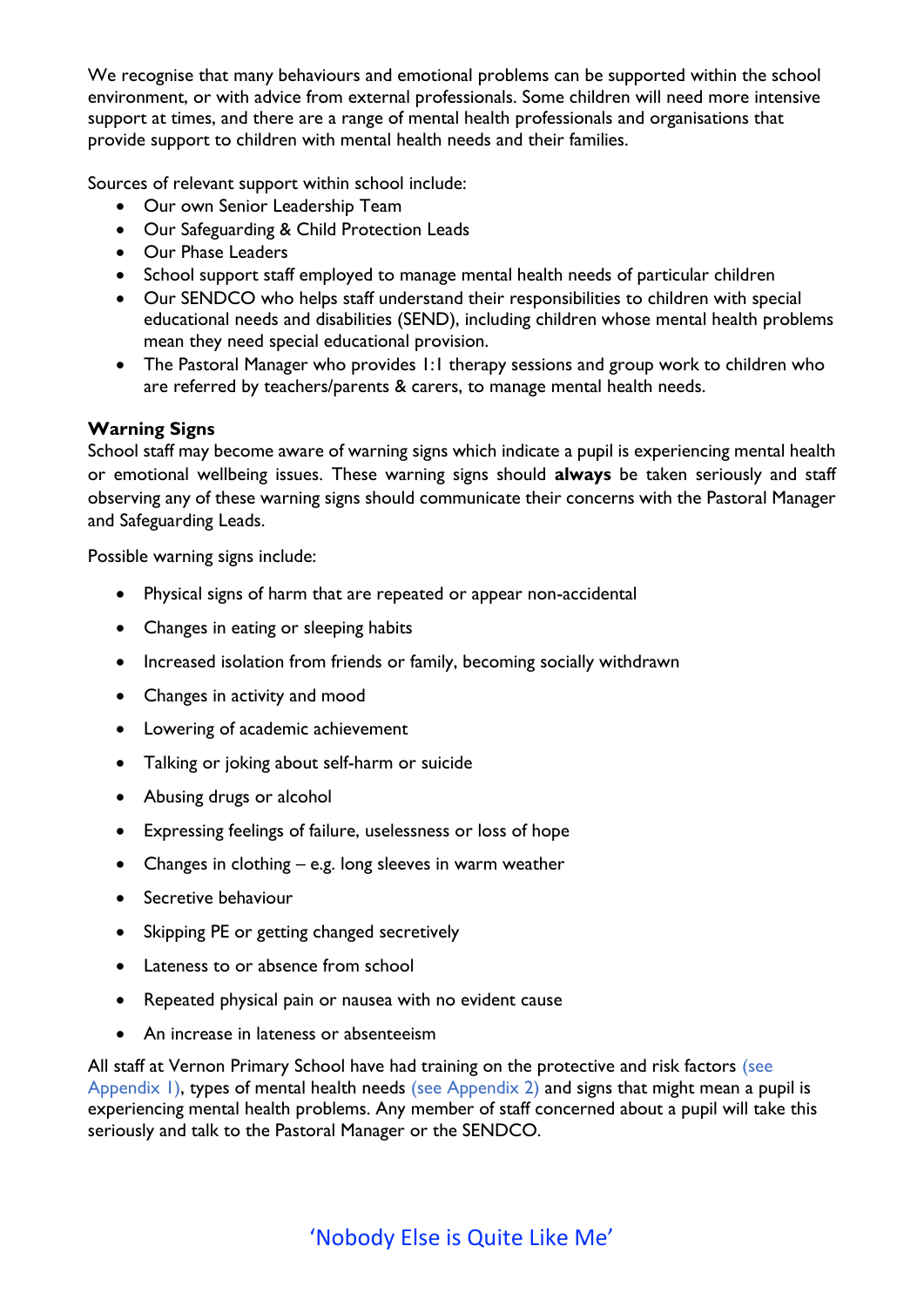Staff are aware that mental health needs, such as anxiety, might appear as non-compliant, disruptive or aggressive behaviour which could include problems with attention or hyperactivity. This may be related to home problems, difficulties with learning, peer relationships or development.

If there is a concern that a pupil is in danger of immediate harm then the School's child protection procedures are followed. If there is a medical emergency then the School's procedures for medical emergencies are followed. It is important to note that any change in the usual behaviour or presentation of a pupil may indicate poor mental health and this should be considered as a possible explanation.

Some children will require additional help and all staff should have the skills to look out for any early warning signs of mental health problems and ensure that children with mental health needs get early intervention and the support they need.

All staff understand about possible risk factors that might make some children more likely to experience problems, such as: physical long-term illness, having a parent who has a mental health problem, death and loss, including loss of friendships, family breakdown and bullying. They should also understand the factors that protect children from adversity, such as self-esteem, communication and problem-solving skills, a sense of worth and belonging and emotional literacy *(see Appendix 1 on risk and protective factors).*

## **Supporting Children's Positive Mental Health**

We believe the School has a key role in promoting children's positive mental health and helping to prevent mental health problems. Our School has developed a range of strategies and approaches including:

*Pupil-led activities* 

- Campaigns and assemblies to raise awareness of mental health.
- Wellbeing Team Every year we train up a group of children as our Wellbeing Team who lead on whole school campaigns on health and wellbeing. They provide a pupil voice for wellbeing initiatives across school.
- We seek pupil's views about our approach, curriculum and in promoting whole school mental health activities.

#### *Transition programmes*

• Transition Programme to secondary schools which includes all Year 6 children having a staff mentor to support a smooth transition to secondary school.

*Class activities* 

- Praise certificates where children can be praised for certain duties, tasks or things they have done and have them celebrated in class.
- Worry boxes where children can anonymously share worries or concerns in class.
- Circle times.

*Whole school* 

• Children's Mental Health Week – whole school focus on doing things which make us feel good.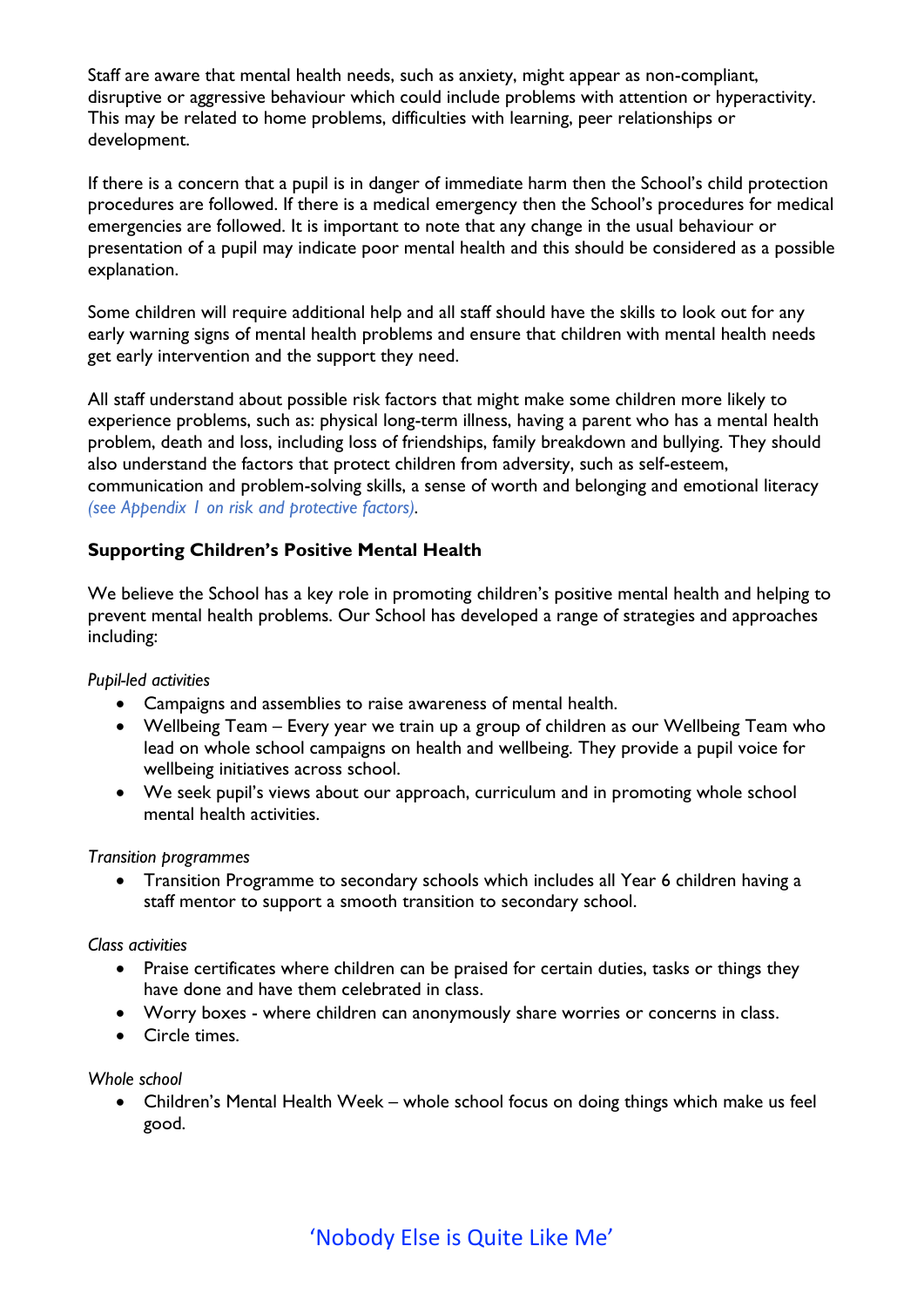Displays and information around the School about positive mental health and where to go for help and support.

*Small group activities* 

- Cool Connections a small group intervention to improve children's communication skills around turn taking, dealing with issues, resolving conflict.
- We always seek feedback from children who have had support to help improve that support and the services they received.

## **Teaching about Mental Health**

The skills, knowledge and understanding needed by our pupils to keep themselves and others physically and mentally healthy and safe are included as part of our PSHE Curriculum. We will follow the PSHE Association Guidance <https://www.pshe-association.org.uk/> to ensure that we teach mental health and emotional wellbeing issues in a safe and sensitive manner which helps rather than harms.

## **Key Stage 1 children learn:**

- about different feelings that humans can experience
- how to recognise and name different feelings
- how feelings can affect people's bodies and how they behave
- how to recognise what others might be feeling
- to recognise that not everyone feels the same at the same time, or feels the same about the same things
- about ways of sharing feelings; a range of words to describe feelings
- about things that help people feel good (e.g. playing outside, doing things they enjoy, spending time with family, getting enough sleep)
- different things they can do to manage big feelings, to help calm themselves down and/or change their mood when they don't feel good
- to recognise when they need help with feelings; that it is important to ask for help with feelings; and how to ask for it
- about change and loss (including death); to identify feelings associated with this; to recognise what helps people to feel better

## **Key Stage 2 children learn:**

- that mental health, just like physical health, is part of daily life; the importance of taking care of mental health
- about strategies and behaviours that support mental health including how good quality sleep, physical exercise/time outdoors, being involved in community groups, doing things for others, clubs, and activities, hobbies and spending time with family and friends can support mental health and wellbeing
- to recognise that feelings can change over time and range in intensity
- about everyday things that affect feelings and the importance of expressing feelings
- a varied vocabulary to use when talking about feelings; about how to express feelings in different ways
- strategies to respond to feelings, including intense or conflicting feelings; how to manage and respond to feelings appropriately and proportionately in different situations
- to recognise warning signs about mental health and wellbeing and how to seek support for themselves and others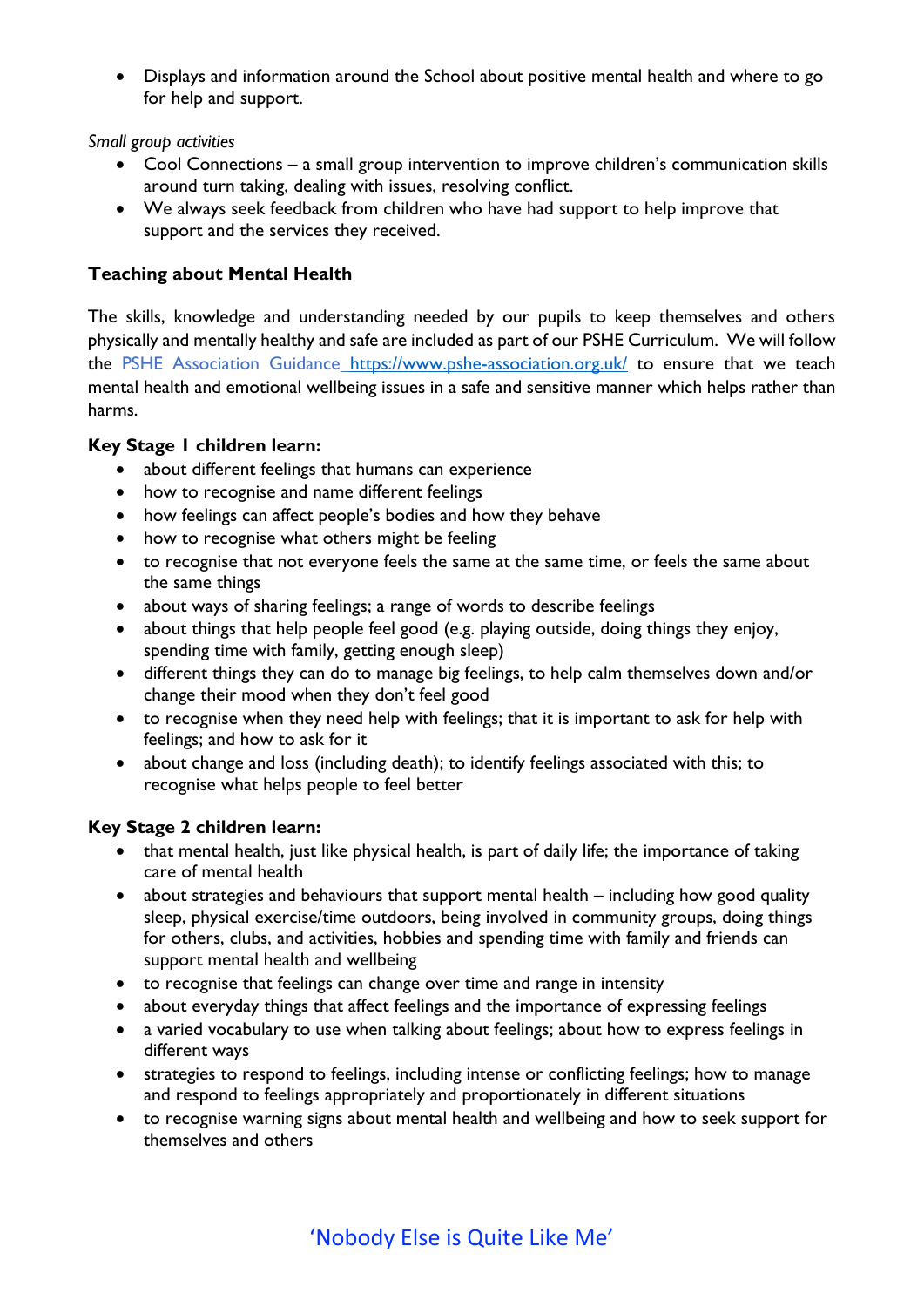- to recognise that anyone can experience mental ill health; that most difficulties can be resolved with help and support; and that it is important to discuss feelings with a trusted adult
- about change and loss, including death, and how these can affect feelings; ways of expressing and managing grief and bereavement
- problem-solving strategies for dealing with emotions, challenges and change, including transition to new schools

## **Supporting Children with Mental Health Needs**

#### **Our approach:**

- Provide a safe environment to enable children to express themselves and be listened to.
- Ensure the welfare and safety of children are paramount.
- Identify appropriate support for children based on their needs.
- Involve parents and carers when their child needs support.
- Involve children in the care and support they have.
- Monitor, review and evaluate the support with children and keep parents and carers updated.

#### **Early Identification**

Our identification system involves a range of processes. We aim to identify children with mental health needs as early as possible to prevent things getting worse. We do this in different ways including:

- Analysing behaviour, exclusions, attendance and sanctions.
- Using Leuven scales to identify children in EYFS who need support. (see Appendix 4)
- Staff report concerns about individual children to the relevant lead persons.
- Worry boxes in classrooms for children to raise concerns which are checked by the class teachers.
- Pupil Progress Review meetings termly.
- Regular meetings for staff to raise concerns.
- Gathering information from a previous school at transfer.
- Parental meetings.
- Enabling children to raise concerns to any member of staff.
- Enabling parents and carers to raise concerns to any member of staff.

#### **Managing disclosures**

A pupil may choose to disclose concerns about themselves or a friend to any member of staff so all staff need to know how to respond appropriately to a disclosure.

If a pupil chooses to disclose concerns about their own mental health or that of a friend to a member of staff, the member of staff's response should always be calm, supportive and non-judgemental.

Staff should listen rather than advise and our first thoughts should be of the pupil's emotional and physical safety rather than of exploring 'Why?'

All disclosures should be recorded using CPOMS and held on the pupil's confidential file. This written record should include:

- Date
- The name of the member of staff to whom the disclosure was made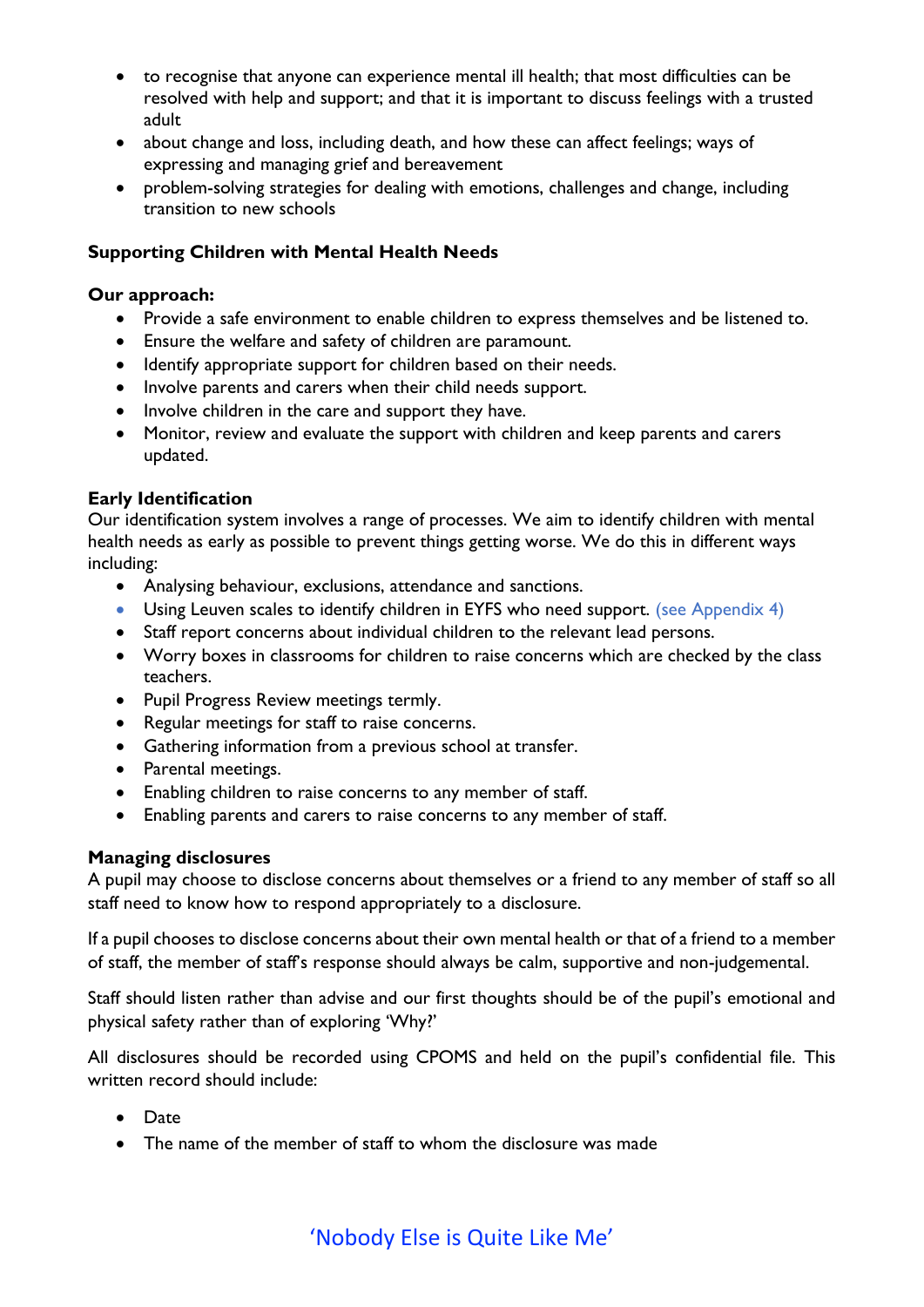- Main points from the conversation
- Agreed next steps

This information should be shared with the Designated Safeguarding Lead and Pastoral Manager, who will store the record appropriately and offer support and advice about next steps.

#### **Confidentiality**

We should be honest with regard to the issue of confidentiality. If it is necessary for us to pass our concerns about a pupil on, then we should discuss with the pupil:

- Who we are going to talk to
- What we are going to tell them
- Why we need to tell them

We should never share information about a pupil without first telling them. Ideally we would receive their consent, though there are certain situations when information must always be shared with another member of staff and / or a parent; in line with our safeguarding and child protection policy and where there is a risk of harm to the pupil themselves or others.

It is always advisable to share disclosures with the Designated Safeguarding Lead and Pastoral Manager.

This helps to safeguard our own emotional wellbeing as we are no longer solely responsible for the pupil, it ensures continuity of care in our absence; and it provides an extra source of ideas and support. We should explain this to the pupil and discuss with them who it would be most appropriate and helpful to share this information with.

Parents must always be informed if there is considered to be a risk to the young person or others, in line with usual safeguarding procedures. Pupils may choose to tell their parents themselves. We should always give pupils the option of us informing parents for them or with them.

If a child gives us reason to believe that there may be underlying safeguarding or child protection issues, the Designated Safeguarding Lead, must be informed immediately.

#### **Working with Parents**

When working with parents, we need to be sensitive in our approach. Before talking to parents we should consider the following questions (on a case by case basis):

- Can the meeting happen face to face? This is preferable.
- Where should the meeting happen? At school, at their home or somewhere neutral?
- Who should be present? Consider parents, the pupil, and other members of staff.
- What are the aims of the meeting?

It can be shocking and upsetting for parents to learn of their child's issues and many may respond with anger, fear or upset during the first conversation. We should be accepting of this (within reason) and give the parent time to reflect.

We should always highlight further sources of information and give them leaflets to take away where possible as they will often find it hard to take much in whilst coming to terms with the news that you're sharing. Sharing sources of further support aimed specifically at parents can also be helpful too, e.g. parent helplines and forums.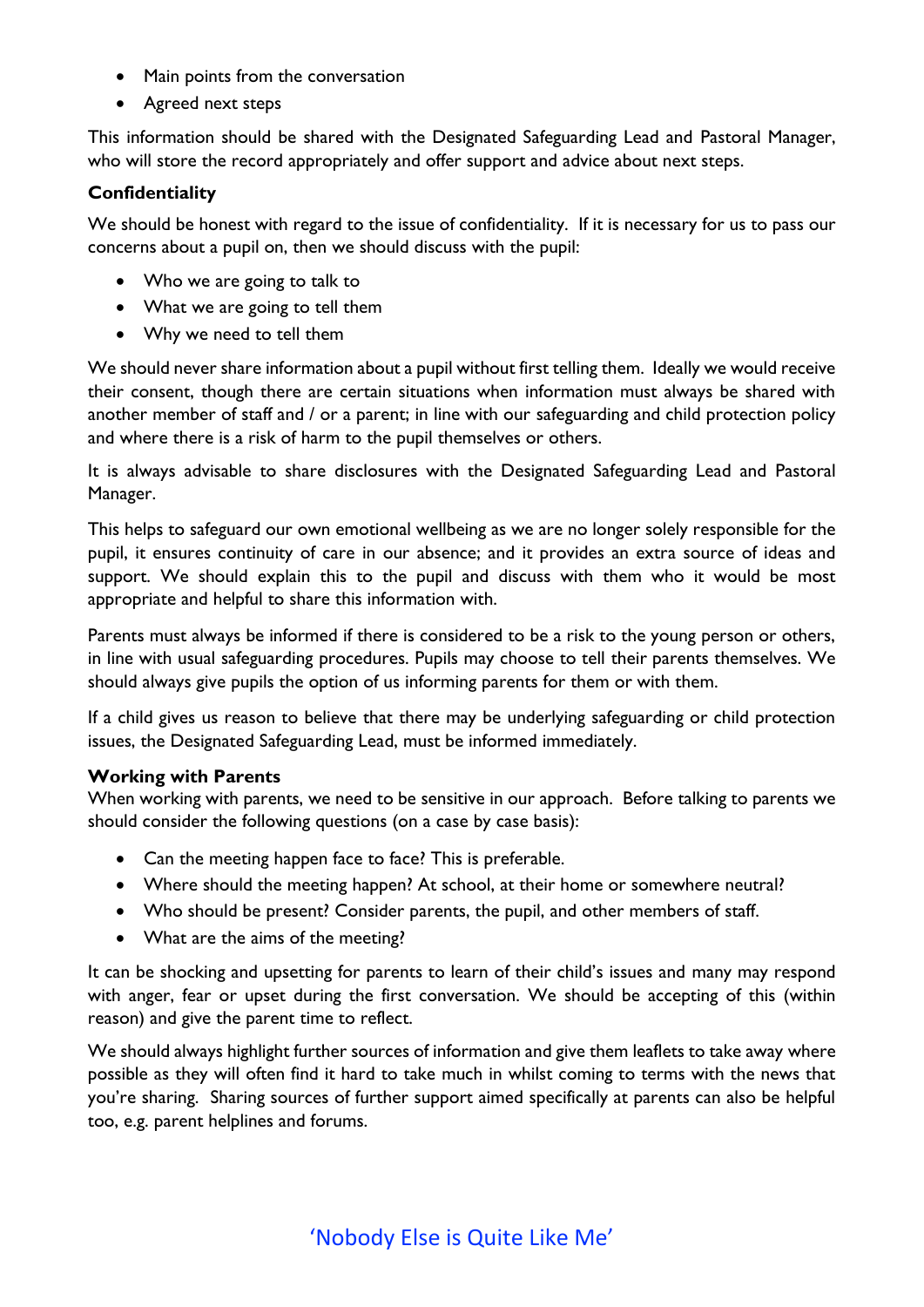We should always provide clear means of contacting us with further questions and consider booking in a follow-up meeting or phone call right away as parents often have many questions as they process the information. Finish each meeting with agreed next steps and always keep a brief record of the meeting on the child's confidential record.

## **Working with All Parents**

Parents are often very welcoming of support and information from the school about supporting their children's emotional and mental health. In order to support parents we will:

- Highlight sources of information and support about common mental health issues on our school website
- Ensure that all parents are aware of who to talk to, and how to go about this, if they have concerns about their own child or a friend of their child
- Make our mental health policy easily accessible to parents
- Share ideas about how parents can support positive mental health in their children through our regular School Spider updates
- Keep parents informed about the mental health topics their children are learning about in the PSHE curriculum

We make every effort to support parents and carers to access services where appropriate. Our primary concern is the children, and in the rare event that parents and carers are not accessing services we will seek advice from the Local Authority. We also provide information for parents and carers to access support for their own mental health needs.

## **Assessment, Interventions and Support**

All concerns are reported to the Pastoral Manager and recorded. We then implement our assessment system, which is based on levels of need to ensure that children get the support they need, either from within the School or from an external specialist service. Our aim is to put in place interventions as early as possible to prevent problems escalating.

| <b>Need</b><br>The level of need is based<br>on discussions at regular<br>supervision meetings with<br>key members of staff and<br>involves parents and<br>children. | <b>Evidence-based Intervention</b><br>and Support-the kinds of<br>intervention and support provided<br>will be decided in consultation<br>with key members of staff, parents<br>and children.<br>For example                                                                                                  | <b>Monitoring</b>                                                                                                                                                                                                                                      |
|----------------------------------------------------------------------------------------------------------------------------------------------------------------------|---------------------------------------------------------------------------------------------------------------------------------------------------------------------------------------------------------------------------------------------------------------------------------------------------------------|--------------------------------------------------------------------------------------------------------------------------------------------------------------------------------------------------------------------------------------------------------|
| <b>Highest need</b>                                                                                                                                                  | CAMHS-assessment, 1:1 or family<br>support or treatment,<br>consultation with school staff and<br>other agencies<br>Other External agency support<br>e.g. Cheshire East Autism Team,<br><b>Virtual School, Post Adoption</b><br><b>Support Agency</b><br>Targeted support linked to Pupil<br>Premium funding. | All children needing targeted<br>individualised support will<br>have a Wellbeing Plan drawn<br>up setting out:<br>.The needs of the children<br>. How the pupil will be<br>supported<br>Actions to provide that<br>support<br>Any special requirements |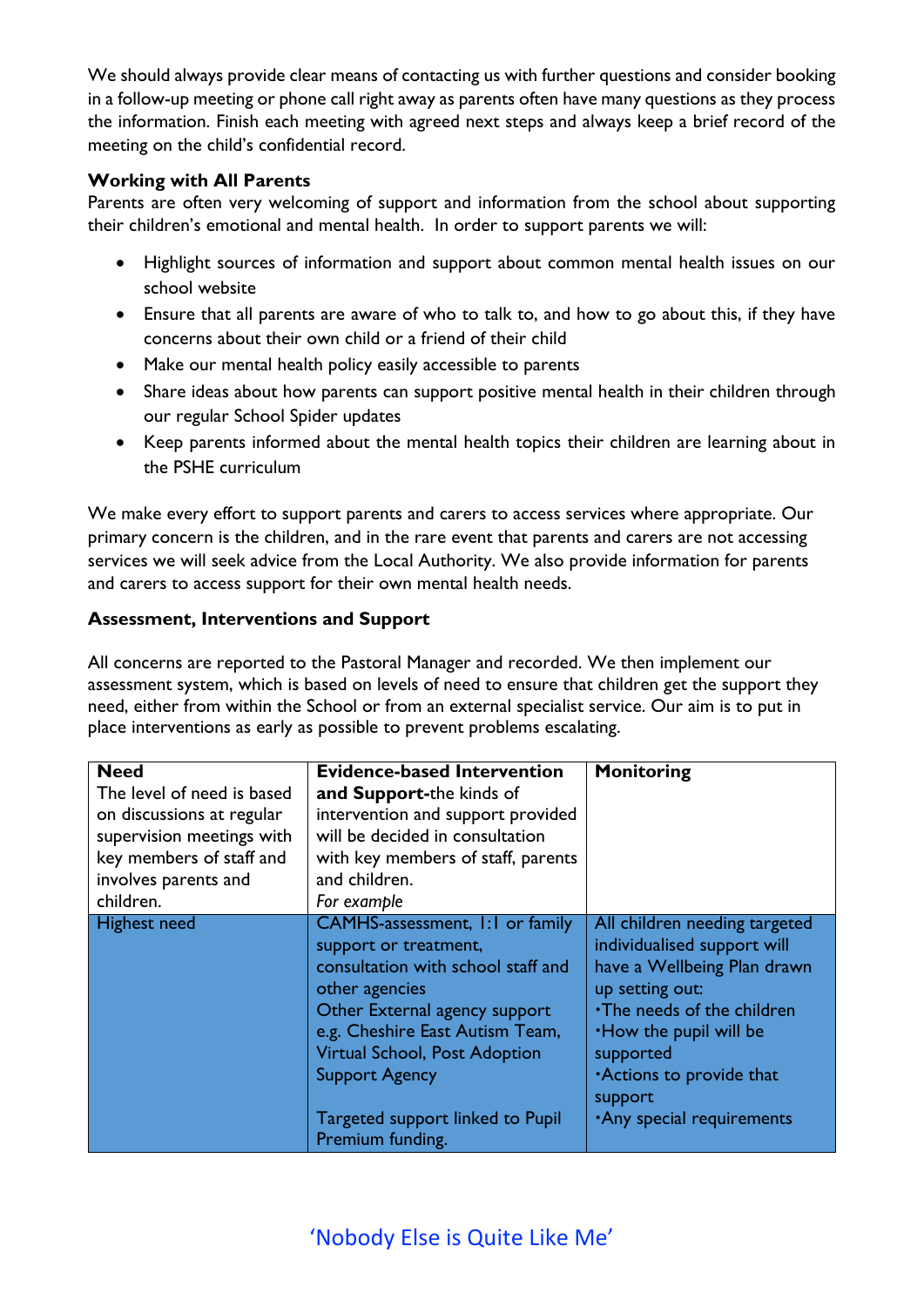|           | If the school, professionals and/or<br>parents conclude that a statutory<br>education, health and care<br>assessment is required, we refer<br>to the SEND Policy.<br>This is in line with the Emotionally<br><b>Healthy Schools Agenda in</b><br><b>Cheshire East.</b>                                                                | Children and parents/carers<br>will be involved in the plan.<br>The plan and interventions are<br>monitored, reviewed and<br>evaluated to assess the impact.<br>Half termly supervision with<br>SLT.<br><b>Information about Cared4</b><br>children will be shared with<br>the Virtual School team and<br>will be recorded on their PEP.<br>Use of the Boxall Profile,<br><b>Strengths &amp; Difficulties</b><br>Questionnaire SDQ to track<br>and assess. |
|-----------|---------------------------------------------------------------------------------------------------------------------------------------------------------------------------------------------------------------------------------------------------------------------------------------------------------------------------------------|------------------------------------------------------------------------------------------------------------------------------------------------------------------------------------------------------------------------------------------------------------------------------------------------------------------------------------------------------------------------------------------------------------------------------------------------------------|
| Some need | Access to Pastoral Manager -<br>Programmes of support for<br>individual and groups of pupils<br>addressing their emotional, social,<br>behavioural and cognitive needs.<br>Family Service Worker, school<br>nurse, educational psychologist,<br>1:1 intervention, small group<br>intervention e.g. Cool<br>Connections, circle times. | Pastoral manager to liaise and<br>review with parents, outside<br>agencies & class teachers to<br>ascertain the best route to<br>access help and support based<br>on the child's individual<br>circumstances and need.<br>A child's Wellbeing Plan is<br>overseen by the Pastoral<br>Manager.                                                                                                                                                              |
| Low need  | General support<br>E.g. School Nurse drop in, class teacher/TA observation and<br>monitoring.                                                                                                                                                                                                                                         |                                                                                                                                                                                                                                                                                                                                                                                                                                                            |

## **Working with Specialist Services to get the Right Support and Treatment**

In some cases a pupil's mental health needs require support from a specialist service. These might include anxiety, depression, self-harm and eating disorders.

We have access to a range of specialist services and during the support will have regular contact with the service to review the support and consider next steps, as part of monitoring the children's Wellbeing Plan.

School referrals to a specialist service will be made by the Pastoral Manager or the SENDCO following the assessment process and in consultation with the pupil and his/her parents and carers. Referrals will only go ahead with the consent of the pupil and parent/carer and when it is the most appropriate support for the pupil's specific needs.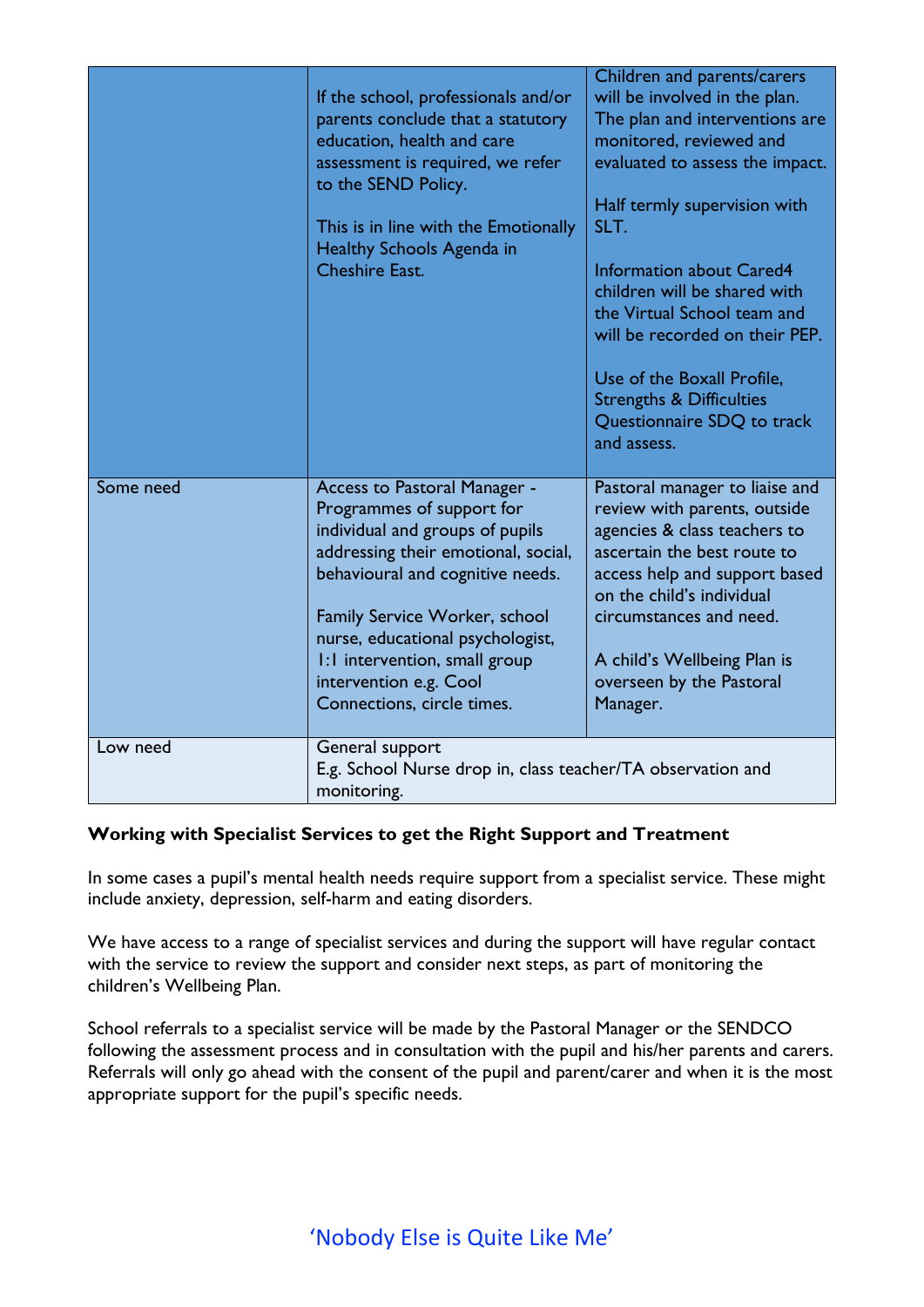| <b>Main Specialist Service</b>                        | <b>Referral process</b>                                   |
|-------------------------------------------------------|-----------------------------------------------------------|
| Child and Adolescent Mental Health Service<br>(CAMHS) | Accessed through school, GP or self-referral.             |
| <b>Educational Psychologist</b>                       | Accessed through the Pastoral Manager or<br><b>SENDCO</b> |
| <b>CEAT Cheshire East Autism Team</b>                 | Accessed through the SENDCO                               |

**Policy Date:** March 2021 **Review Date:** March 2024 **Ratified by Governors:** March 2021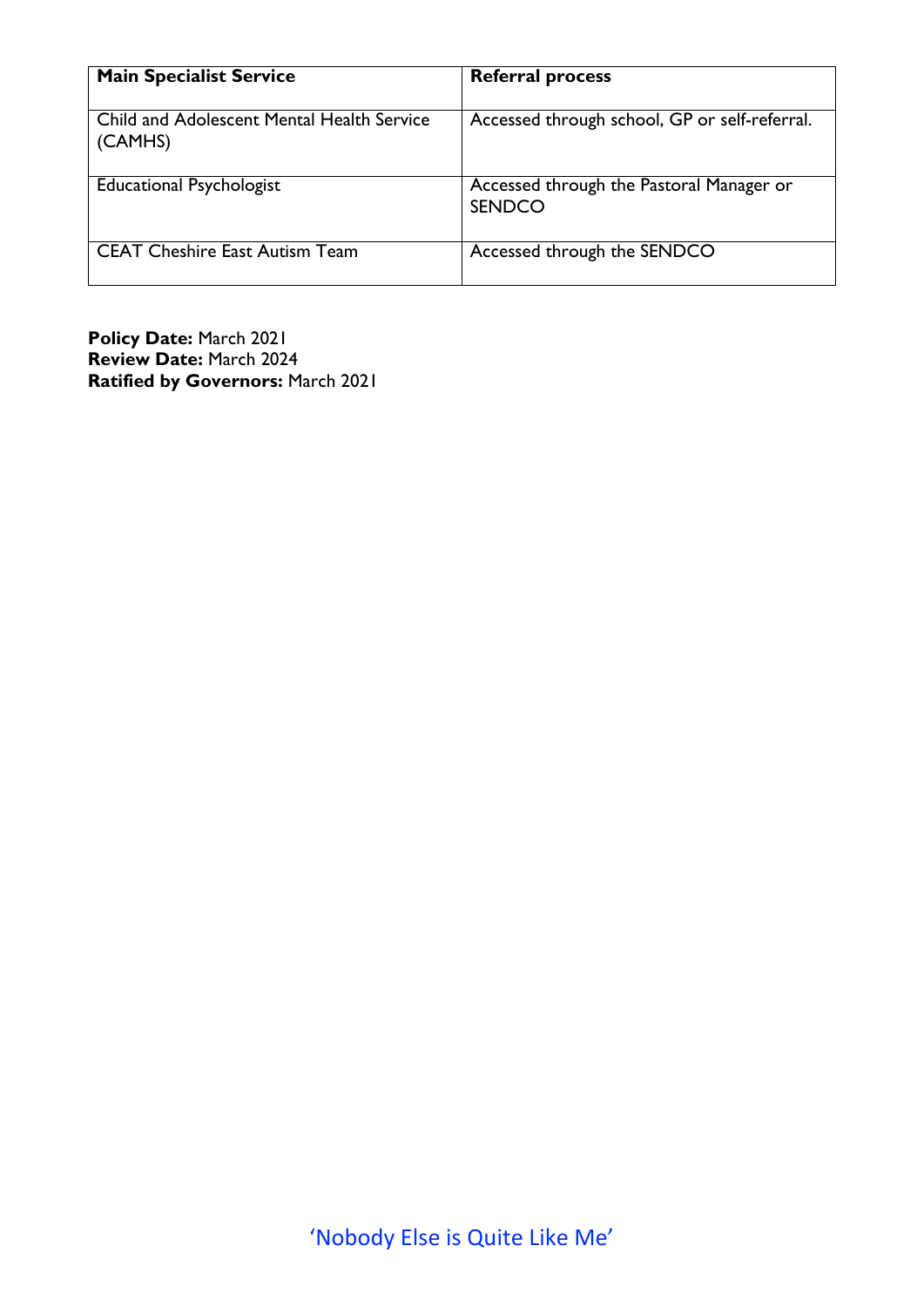|                            | <b>Risk Factors</b>                                                                                                                                                                                                                                                                                                                                                                                                                                                                                                      | <b>Protective Factors</b>                                                                                                                                                                                                                                                                                                                                                   |
|----------------------------|--------------------------------------------------------------------------------------------------------------------------------------------------------------------------------------------------------------------------------------------------------------------------------------------------------------------------------------------------------------------------------------------------------------------------------------------------------------------------------------------------------------------------|-----------------------------------------------------------------------------------------------------------------------------------------------------------------------------------------------------------------------------------------------------------------------------------------------------------------------------------------------------------------------------|
| In the Child               | Genetic influences<br>Specific development delay<br><b>Communication difficulties</b><br>Physical illness<br>٠<br>Academic failure<br>Low self-esteem<br><b>SEND</b>                                                                                                                                                                                                                                                                                                                                                     | Being female (in younger<br>children)<br>Secure attachment experience<br>Outgoing temperament as an<br>infant<br>Good communication skills,<br>sociability<br>Being a planner and having a<br>belief in control<br>Humour<br>Problem solving skills and a<br>positive attitude<br>Experiences of success and<br>achievement<br>Faith or spirituality<br>Capacity to reflect |
| In the Family              | Overt parental conflict including domestic<br>violence<br>Family breakdown (including where<br>$\bullet$<br>children are taken into care or<br>adopted<br>Inconsistent or unclear discipline<br>٠<br>Hostile and rejecting relationships<br>٠<br>Failure to adapt to a child's<br>$\bullet$<br>changing needs<br>Physical, sexual, emotional abuse<br>or neglect<br>Parental psychiatric illness<br>Parental criminality, alcoholism or<br>٠<br>personality disorder<br>Death and loss - including loss of<br>friendship | At least one good parent-child<br>relationship (or one supportive adult)<br>Affection<br>Clear, consistent discipline<br>Support for education<br>Supportive long term<br>relationship or the absence of<br>severe discord                                                                                                                                                  |
| In the School              | <b>Bullying</b><br>Discrimination<br>Breakdown in or lack of positive<br>friendships<br>Negative peer influences<br>٠<br>Peer pressure<br>Poor pupil to teacher relationships                                                                                                                                                                                                                                                                                                                                            | Clear policies on behaviour and bullying<br>'Open door' policy for children<br>to raise problems<br>A whole-school approach to<br>promoting good mental health<br>Positive classroom management<br>A sense of belonging<br>Positive peer influences                                                                                                                         |
| In the<br><b>Community</b> | Socio-economic disadvantage<br>Homelessness<br>$\bullet$<br>Disaster, accidents, war or other<br>$\bullet$<br>overwhelming events<br>Discrimination<br>$\bullet$<br>Other significant life events                                                                                                                                                                                                                                                                                                                        | Wider supportive network<br>Good housing<br>High standard of living<br>High morale school with<br>positive policies for behaviour,<br>attitudes and anti-bullying<br>Opportunities for valued social<br>roles<br>Range of sport/leisure activities                                                                                                                          |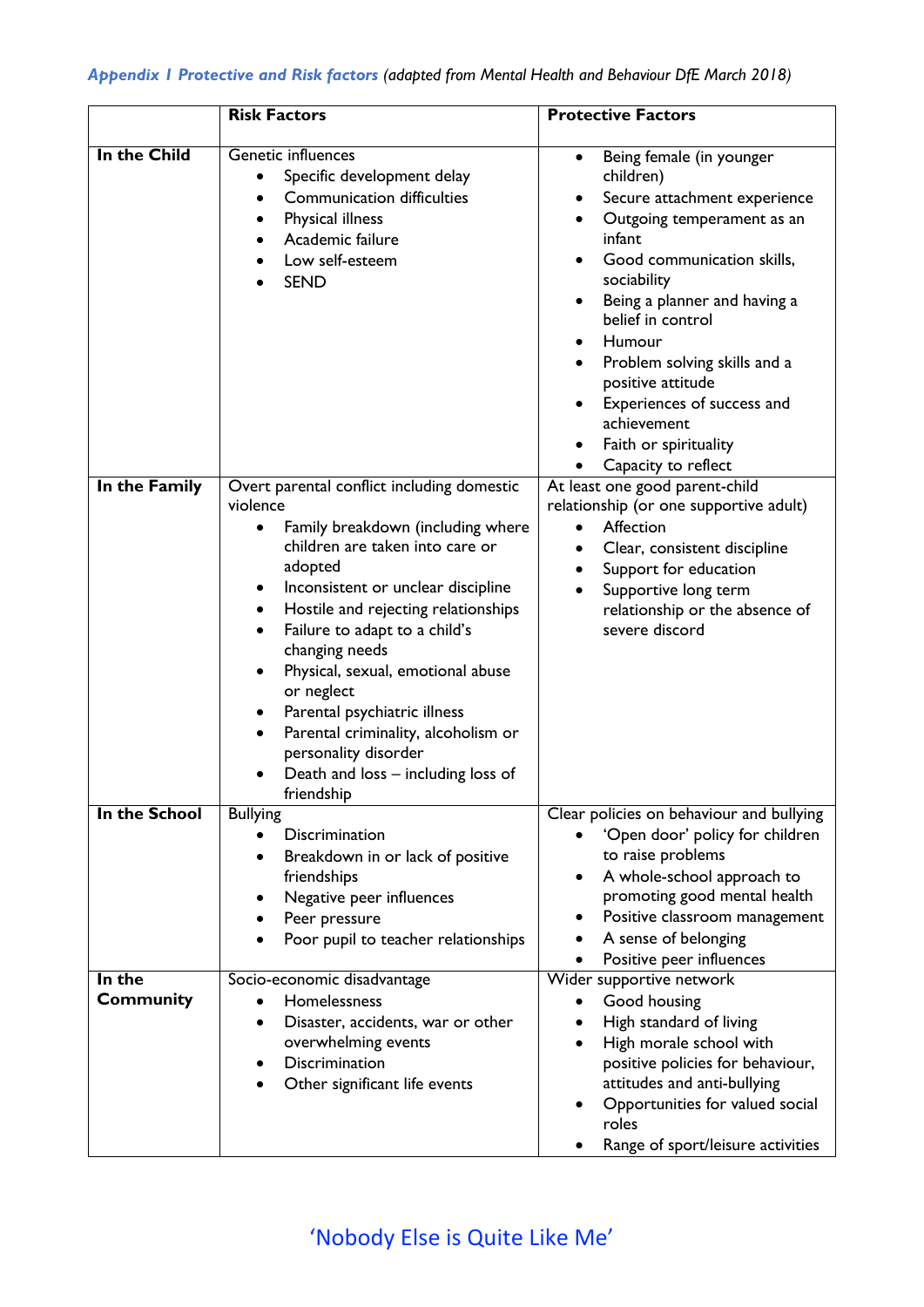#### **Appendix 2 Specific mental health needs most commonly seen in school-aged children**

For information see Mental Health and Behaviour in School DfE Nov 2018

www.gov.uk/government/publications/mental-health-and-behaviour-in-schools--2

**Appendix 3 Where to get Information and Support**

#### **Local Support**



In Cheshire East there are specific resources to support the emotional health and well-being of Children. The Emotionally Healthy Children and Young People's Link Team consultation offer has been reviewed details can be found below: [https://www.mymind.org.uk/services-and-contacts/emotionally-healthy](https://www.mymind.org.uk/services-and-contacts/emotionally-healthy-children-and-young-people/)[children-and-young-people/](https://www.mymind.org.uk/services-and-contacts/emotionally-healthy-children-and-young-people/)

*Live Well:* a directory of support and advice where you'll find useful information and advice on a range of subjects, and an easy to use directory of services & activities in Cheshire East. [www.cheshireeast.gov.uk/livewell/livewell.aspx](http://www.cheshireeast.gov.uk/livewell/livewell.aspx)

*My Mind:* is an NHS website, run by CWP CAMHS. This site has been developed for everyone interested in the mental health and well-being of young people. [www.mymind.org.uk](http://www.mymind.org.uk/)

*Visyon*: a charity supporting the emotional health of children, young people and their families. [www.visyon.org.uk](http://www.visyon.org.uk/)

You in Mind: a directory of support for mental health issues, in the local area. [www.youinmind.org](http://www.youinmind.org/)

#### **National Support**

[Mental health apps -](https://www.nhs.uk/apps-library/category/mental-health/) NHS (www.nhs.uk) Apps recommended by the NHS for a range of issues. www.childline.org.uk helpline - online, on the phone, anytime

[www.nspcc.org.uk](http://www.nspcc.org.uk/) is the UK's leading children's charity, preventing abuse and helping those affected to recover.

[giveusashout.org/](https://giveusashout.org/) Shout 85258 is a free, confidential, 24/7 text messaging support service for anyone who is struggling to cope.

[www.themix.org.uk/](http://www.themix.org.uk/) free information and support for under 25s in the UK. Get advice about sex, relationships, drugs, mental health, money & jobs.

[www.Kooth.com](http://www.kooth.com/) an online counselling and emotional well-being platform for young people. [www.samaritans.org](http://www.samaritans.org/) *Samaritans:* a safe place for you to talk any time you like, in your own way – about whatever's getting to you. You don't have to be suicidal. Whatever you're going through, call us free any time, from any phone on 116 123.

[www.theproudtrust.org](http://www.theproudtrust.org/) *Proud Trust:* is a life-saving and life enhancing organisation that helps young LGBT+ people empower themselves.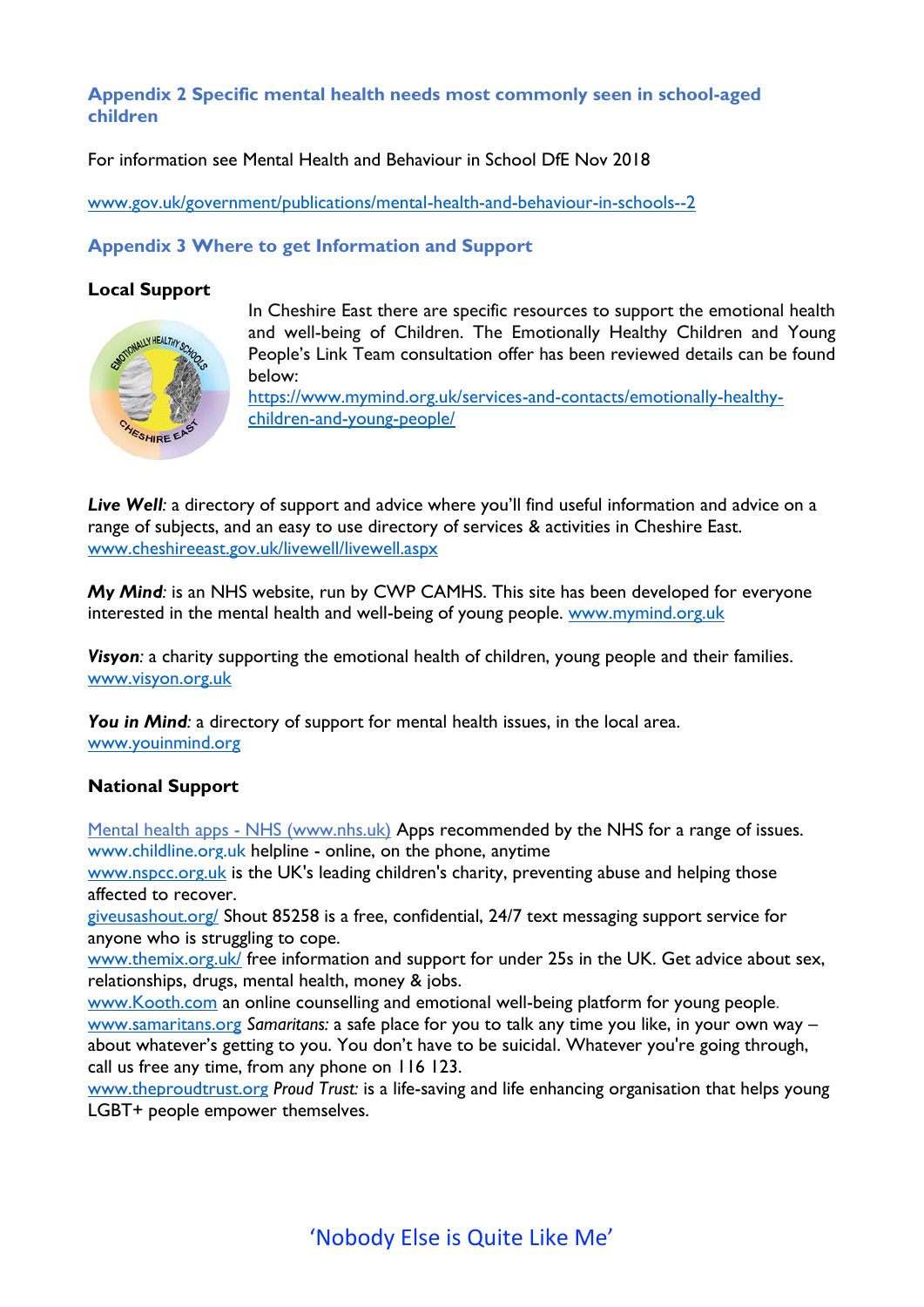riseabove.org.uk a website co-created and produced by young people to build resilience and support good mental health in young people aged 10-16 years. [www.healios.org.uk](http://www.healios.org.uk/) Think Ninja App – designed to educate 10-18 year olds about mental health & emotional wellbeing. [www.youngminds.org.uk](http://www.youngminds.org.uk/) champions young people's mental health and wellbeing [www.mind.org.uk](http://www.mind.org.uk/) advice and support on mental health problems [www.minded.org.uk](http://www.minded.org.uk/) a learning portal providing free online training for staff wishing to know more about a specific issue (e-learning). [www.time-to-change.org.uk](http://www.time-to-change.org.uk/) tackles the stigma of mental health [www.rethink.org](http://www.rethink.org/) challenges attitudes towards mental health

#### **For support on specific mental health needs**

Anxiety UK [www.anxietyuk.org.uk](http://www.anxietyuk.org.uk/) OCD UK [www.ocduk.org](http://www.ocduk.org/) Depression Alliance [www.depressoinalliance.org](http://www.depressoinalliance.org/) [www.cwmt.org.uk](http://www.cwmt.org.uk/) *Charlie Waller Memorial Trust:* a good source of information about anxiety and depression. Eating Disorders [www.b-eat.co.uk](http://www.b-eat.co.uk/) and [www.inourhands.com](http://www.inourhands.com/) National Self-Harm Network [www.nshn.co.uk](http://www.nshn.co.uk/) [www.selfharm.co.uk](http://www.selfharm.co.uk/) Suicidal thoughts Prevention of young suicide UK – PAPYRUS: [www.papyrus-uk.org](http://www.papyrus-uk.org/)